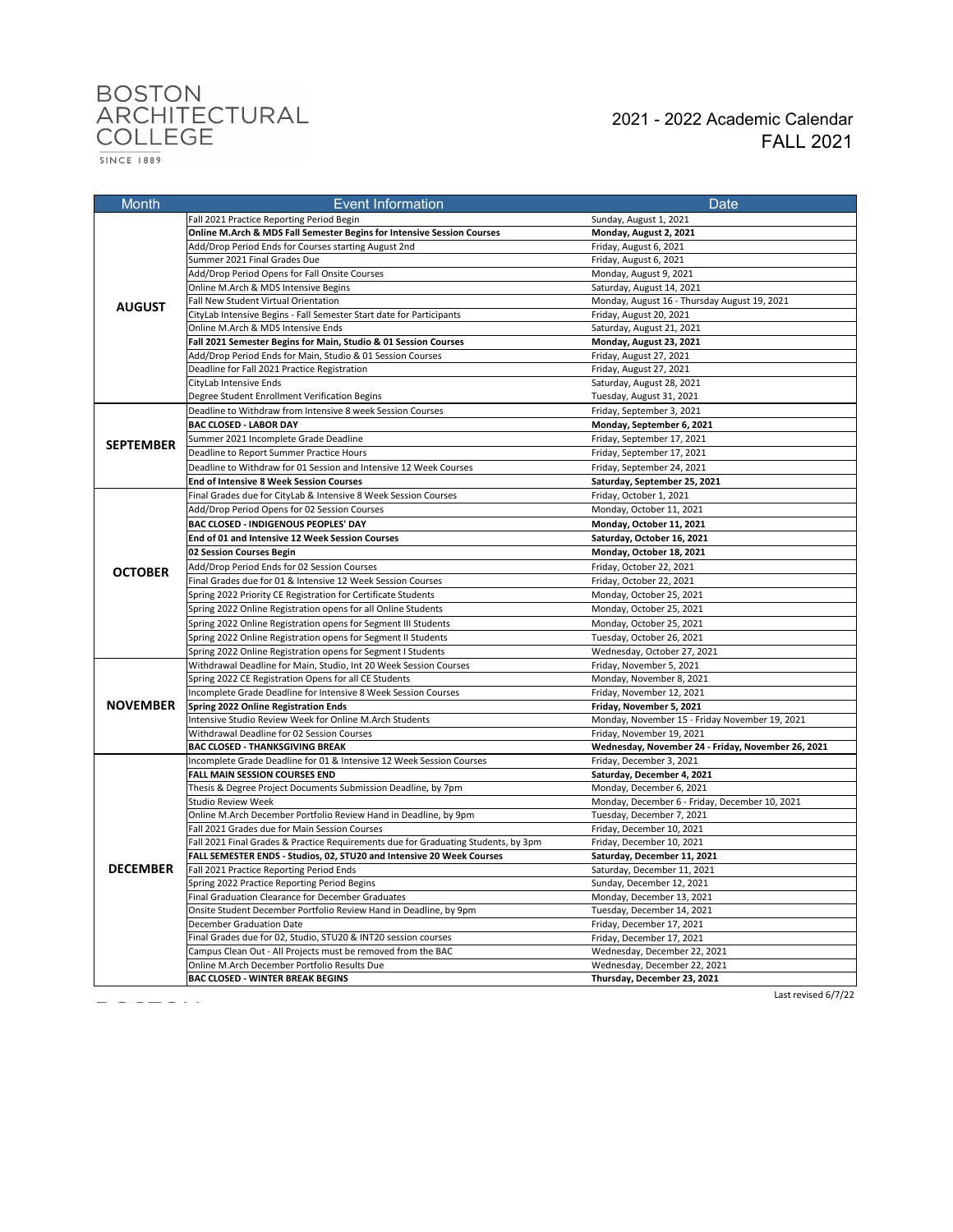# BOSTON<br>ARCHITECTURAL<br>COLLEGE

#### 2021 - 2022 Academic Calendar SPRING 2022

 $\frac{1}{SINCE 1889}$ 

| Month           | <b>Event Information</b>                                                                                   | Date                                            |
|-----------------|------------------------------------------------------------------------------------------------------------|-------------------------------------------------|
|                 | <b>BAC REOPENS</b>                                                                                         | Monday, January 3, 2022                         |
| <b>JANUARY</b>  | Online M.Arch Spring Semester Begins for Intensive Courses                                                 | Monday, January 3, 2022                         |
|                 | Add/Drop Period Ends for Courses starting January 3rd                                                      | Friday, January 7, 2022                         |
|                 | Add/Drop Period Opens for Spring Onsite Courses                                                            | Monday, January 10, 2022                        |
|                 | Online M.Arch Intensive Begins                                                                             | Saturday, January 15, 2022                      |
|                 | New Student Orientation                                                                                    | Monday, January 17 - Thursday, January 20, 2022 |
|                 | December 2021 Portfolio Review Results Due for Onsite Students                                             | Tuesday, January 18, 2022                       |
|                 | CityLab Intensive Begins - Spring Semester Start date for Participants                                     | Friday, January 21, 2022                        |
|                 | Online M.Arch Intensive Ends                                                                               | Saturday, January 22, 2022                      |
|                 | BAC CLOSED - MARTIN LUTHER KING JR. DAY                                                                    | Monday, January 17, 2022                        |
|                 | Spring Semester Begins for Main, Studio & 01 Session Courses                                               | Monday, January 24, 2022                        |
|                 | CityLab Intensive Ends                                                                                     | Saturday, January 29, 2022                      |
|                 | Add/Drop Period Ends for Main, Studio & 01 Session Courses                                                 | Friday, January 28, 2022                        |
|                 | Deadline for Spring 2022 Practice Registration                                                             | Friday, January 28, 2022                        |
|                 | Degree Student Enrollment Verification Begins                                                              | Tuesday, February 1, 2022                       |
|                 | Fall 2021 Incomplete Grade Deadline                                                                        | Friday, February 4, 2022                        |
| <b>FEBRUARY</b> | Deadline to Submit Fall 2021 Practice Hours                                                                | Friday, February 4, 2022                        |
|                 | BAC CLOSED - PRESIDENTS DAY                                                                                | Monday, February 21, 2022                       |
|                 | Withdrawal Deadline for 01 Session Courses                                                                 | Friday, February 25, 2022                       |
|                 | Final Grades due for CityLab Intensive                                                                     | Friday, March 4, 2022                           |
|                 | <b>End of 01 Session Courses</b>                                                                           | Saturday, March 19, 2022                        |
|                 | Add/Drop Period for 02 Session Courses Begins                                                              | Monday, March 21, 2022                          |
| <b>MARCH</b>    | Summer 2022 Online Registration Opens for Degree Students                                                  | Monday, March 21, 2022                          |
|                 | <b>SPRING BREAK</b>                                                                                        | Monday, March 21 - Friday, March 25, 2022       |
|                 | Final Grades due for 01 & Intensive 12 Week Session Courses                                                | Friday, March 25, 2022                          |
|                 | 02 Session Courses Begin                                                                                   | Monday, March 28, 2022                          |
|                 | Add/Drop Period Ends for 02 Session Courses                                                                | Friday, April 1, 2022                           |
|                 | Summer 2022 Online Registration Opens for CE Students                                                      | Monday, April 4, 2022                           |
|                 | Fall 2022 Online Registration opens for all Online Students                                                | Monday, April 11, 2022                          |
|                 | Fall 2022 Online Registration opens for Segment III Students                                               | Monday, April 11, 2022                          |
|                 | Fall 2022 Online Registration opens for Segment II Students                                                | Tuesday, April 12, 2022                         |
| <b>APRIL</b>    | Fall 2022 Online Registration opens for Segment I Students                                                 | Wednesday, April 13, 2022                       |
|                 | Withdrawal Deadline for Main, Studio & Int 20 Week Session Courses                                         | Friday, April 15, 2022                          |
|                 | <b>BAC CLOSED - PATRIOTS' DAY</b>                                                                          | Monday, April 18, 2022                          |
|                 | Incomplete Grade Deadline for CityLab Intensive Courses                                                    | Friday, April 22, 2022                          |
|                 | Summer & Fall 2022 Online Registration Ends for Degree Students                                            | Friday, April 22, 2022                          |
|                 | Intensive Studio Review Week for Online M.Arch Students                                                    | Monday, April 25 - Friday April 29, 2022        |
|                 | Withdrawal Deadline for 02 Session Courses                                                                 | Friday, April 29, 2022                          |
|                 | Incomplete Grade Deadline for 01 Session Courses                                                           | Friday, May 13, 2022                            |
|                 | SPRING MAIN SESSION COURSES END                                                                            | Saturday, May 14, 2022                          |
|                 | Thesis & Degree Project Documents Submission Deadline, by 7pm                                              | Monday, May 16, 2022                            |
|                 | Practice Documents due for Graduating Students                                                             | Monday, May 16, 2022                            |
|                 | <b>Studio Review Week</b>                                                                                  | Monday, May 16 - Friday, May 20, 2022           |
|                 | Spring 2022 Final Grades due for Main Session Courses                                                      | Friday, May 20, 2022                            |
|                 | Spring 2022 Final Grades due for Graduating Students, by 3pm                                               | Friday, May 20, 2022                            |
|                 | SPRING SEMESTER ENDS - 02, Studio and Int 20 Week Session Courses                                          | Saturday, May 21, 2022                          |
| <b>MAY</b>      | Spring 2022 Practice Reporting Period Ends<br>Summer 2022 Practice Reporting Period Begins                 | Saturday, May 21, 2022<br>Sunday, May 22, 2022  |
|                 | Final Graduation Clearance for May Graduates                                                               |                                                 |
|                 | Scholarships & Awards Ceremony                                                                             | Monday, May 23, 2022<br>Thursday, May 26, 2022  |
|                 | COMMENCEMENT                                                                                               | Friday, May 27, 2022                            |
|                 |                                                                                                            | Friday, May 27, 2022                            |
|                 | Spring 2022 Practice Reporting Deadline<br>Final Grades due for 02, Studio and Int 20 week Session Courses | Friday, May 27, 2022                            |
|                 | BAC CLOSED - MEMORIAL DAY                                                                                  | Monday, May 30, 2022                            |
|                 | Add/Drop Period opens for Summer Courses                                                                   | Monday, May 30, 2022                            |
|                 | May Portfolio Review Hand-In Deadline by 9pm                                                               | Tuesday, May 31, 2022                           |
|                 |                                                                                                            |                                                 |

 $\mathcal{L}^{\mathcal{L}}$  and  $\mathcal{L}^{\mathcal{L}}$  are the set of the set of  $\mathcal{L}^{\mathcal{L}}$ 

Last revised 6/7/22